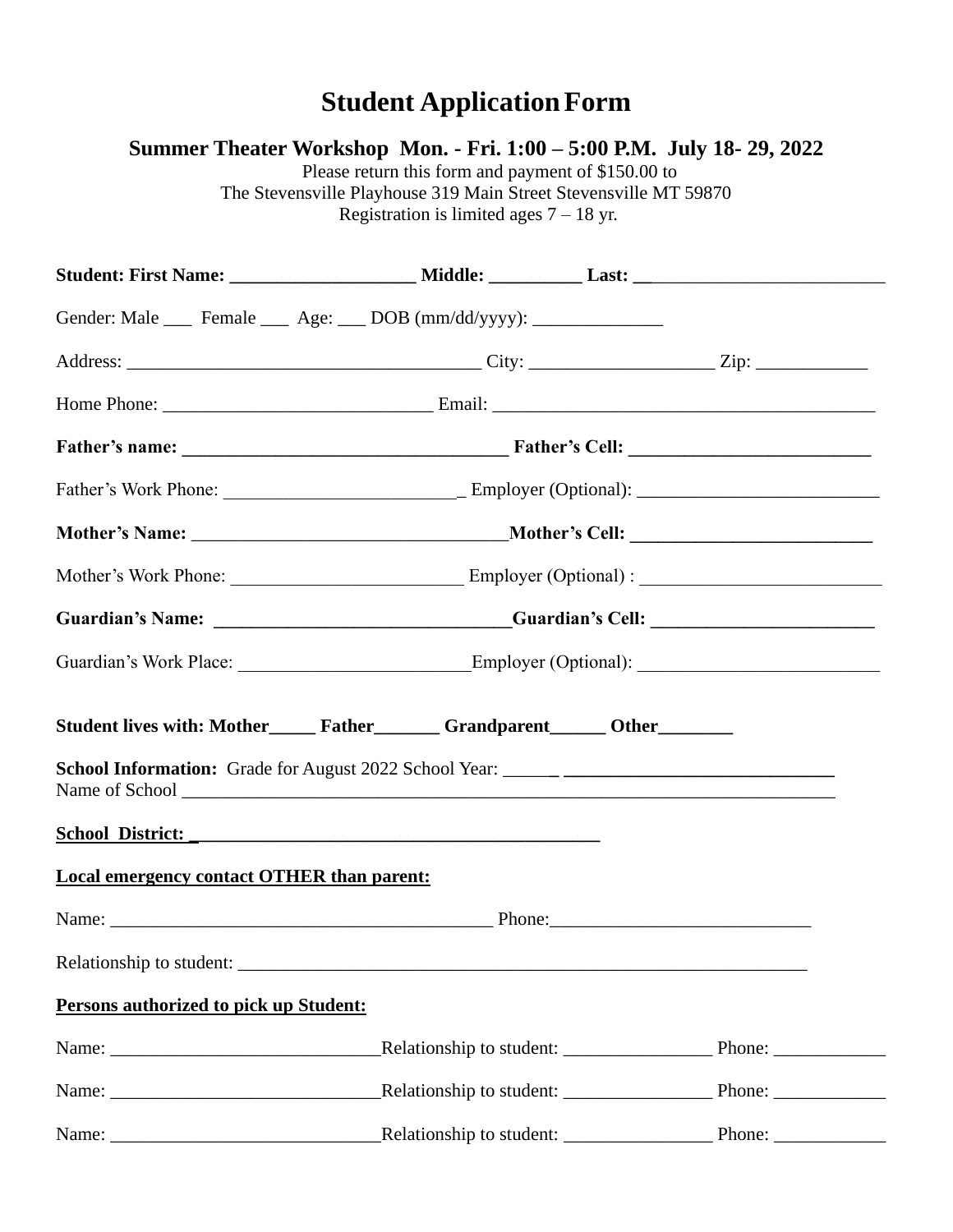## **PARENT PERMISSION FORM**

As the parent or legal guardian of \_\_\_\_\_\_\_\_\_\_\_\_\_\_\_\_\_\_\_\_\_\_\_\_\_\_\_\_\_\_\_\_\_\_\_\_\_\_\_\_ , I hereby give permission for my child to participate in the Stevensville Playhouse Theater Workshop. I release the Stevensville Playhouse Director, guest instructors and volunteers of liability for injuries incurred while participating in the program. I acknowledge that in any program involving activities and exploration, risks are involved.

#### Medical Release

I hereby authorize the Director of the Stevensville Playhouse Theater Workshop and its volunteers, supervisors, as my agents, to consent to medical, surgical or dental examination and /or treatment. In case of emergency, I hereby authorize treatment and/or care at any hospital or by licensed medical personnel. Staff will NOT medicate children. Parents/guardians are ENTIRELY responsible for medications and for personally arranging for or insuring the proper and timely medicating of their child.

Picture Release for internal and external use

I acknowledge that the Stevensville Playhouse and/or its sponsors may utilize film, print and digital images of a student or a family, which may be taken during involvement in the Theater Workshop activities. I consent to such uses and hereby waive all rights to compensation.

\_\_\_\_\_\_\_\_\_\_\_\_\_\_\_\_\_\_\_\_\_\_\_\_\_\_\_\_\_\_\_\_\_\_\_\_\_\_\_\_\_ \_\_\_\_\_\_\_\_\_\_\_\_\_\_\_\_\_\_\_\_\_\_\_\_\_\_

By signing below, I am stating that I have read and understand the above.

Signature Date

Participants in the Stevensville Playhouse Theater Workshop will be involved in physical activities

and activities with art supplies. It is important that we be aware of any allergies or medical conditions

*\_\_\_\_\_\_\_\_\_\_\_\_\_\_\_\_\_\_\_\_\_\_\_\_\_\_\_\_\_\_\_\_\_\_\_\_\_\_\_\_\_\_\_\_\_\_\_\_\_\_\_\_\_\_\_\_\_\_\_\_\_\_\_\_\_\_\_\_\_\_\_\_*

which may affect your child's participation.

*Doctor Name: \_\_\_\_\_\_\_\_\_\_\_\_\_\_\_\_\_\_\_\_\_\_\_\_\_\_\_\_\_\_\_\_\_ Phone: \_\_\_\_\_\_\_\_\_\_\_\_\_\_\_\_\_\_\_*

| Serious Health Problems: No |     | Yes |
|-----------------------------|-----|-----|
| <i>Medications: No</i>      | Yes |     |
| Allergies: No               | Yes |     |

*If Yes, explain*